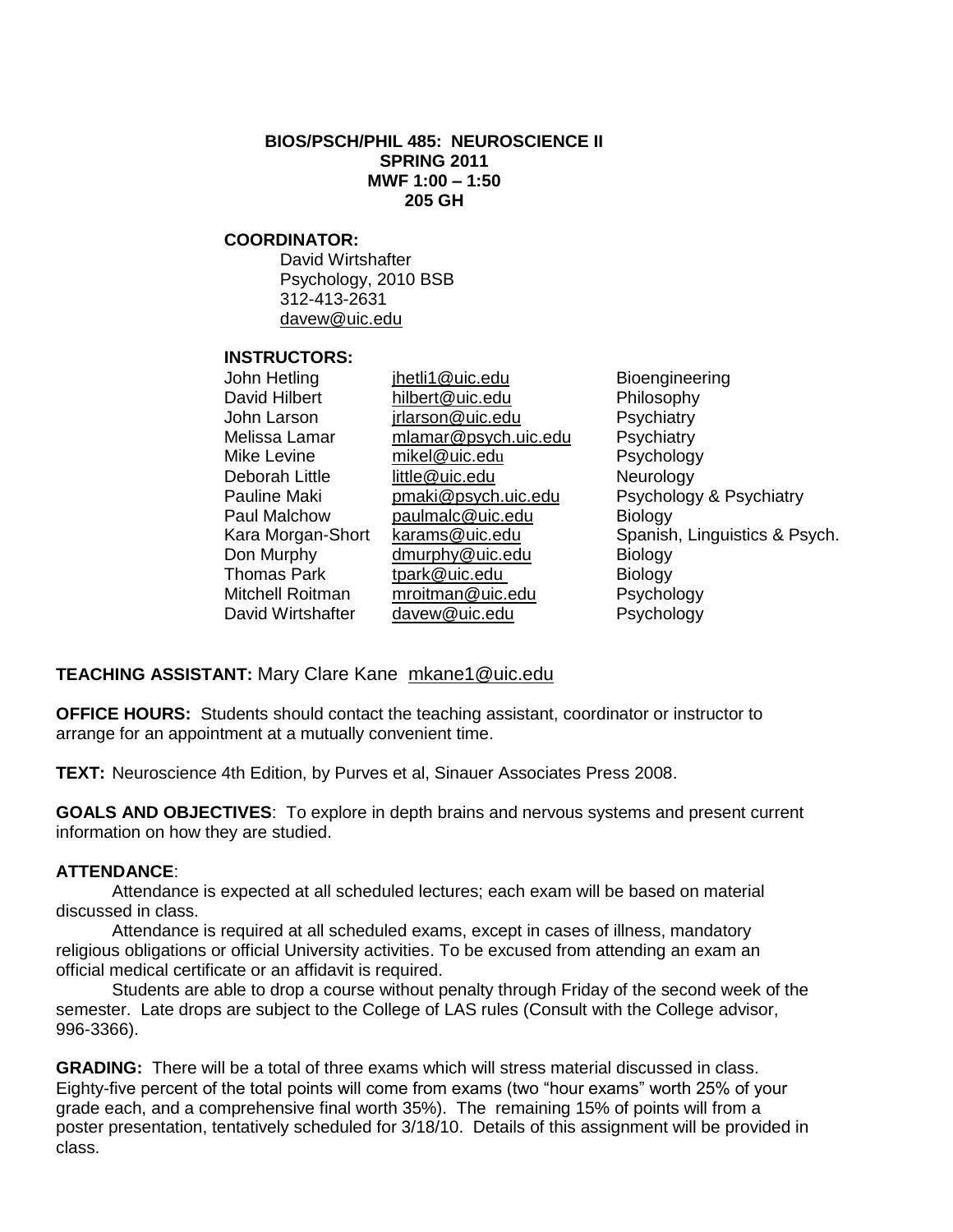# Week/Topic

| 1. | <b>Somatosensory Systems</b>                                                 |                               |                                                                                                                       |
|----|------------------------------------------------------------------------------|-------------------------------|-----------------------------------------------------------------------------------------------------------------------|
|    | <b>Thomas Park</b>                                                           | 1/10/11<br>1/12/11<br>1/14/11 | <b>Sensory Coding</b><br><b>Mechanosensory Function</b><br>Vertebrate Somatosensory System                            |
| 2. | Audition<br><b>Thomas Park</b>                                               | 1/19/11<br>1/21/11            | Cochlea<br>Auditory Processing in the CNS                                                                             |
| 3. | Vision<br><b>Mike Levine</b><br>Paul Malchow                                 | 1/24/11<br>1/26/11<br>1/28/11 | Retina I<br><b>Retina II</b><br><b>Retinal Physiology</b>                                                             |
| 4. | Vision II / Philosophical Perspectives<br><b>Mike Levine</b><br>Dave Hilbert | 1/31/11<br>2/2/11<br>2/4/11   | <b>Higher Visual Processing I</b><br><b>Higher Visual Processing II</b><br>Philosophy of Perception                   |
| 5. | <b>Motor Control I</b><br>A. Don Murphy                                      | 2/7/11<br>2/9/11<br>2/11/11   | The Mechanism of Muscular Contraction<br><b>Neural Control of Muscle Contraction</b><br><b>Spinal Cord Mechanisms</b> |
| 6. | <b>Motor Control II</b><br>David Wirtshafter                                 | 2/14/11<br>2/16/11<br>2/18/11 | <b>Cortical Control of Movement</b><br>Cerebellum and Basal Ganglia<br><b>First Hour Exam</b>                         |
| 7. | Neuroethology<br>A. Don Murphy                                               | 2/21/11<br>2/23/11<br>2/25/11 | Neuroethology I<br>Neuroethology II<br>Neuroethology III                                                              |
| 8. | Smell, Taste, and Motivation<br>David Wirtshafter                            | 2/28/11<br>3/2/11<br>3/4/11   | <b>Chemical Senses I</b><br><b>Chemical Senses II</b><br><b>Motivated Behaviors</b>                                   |